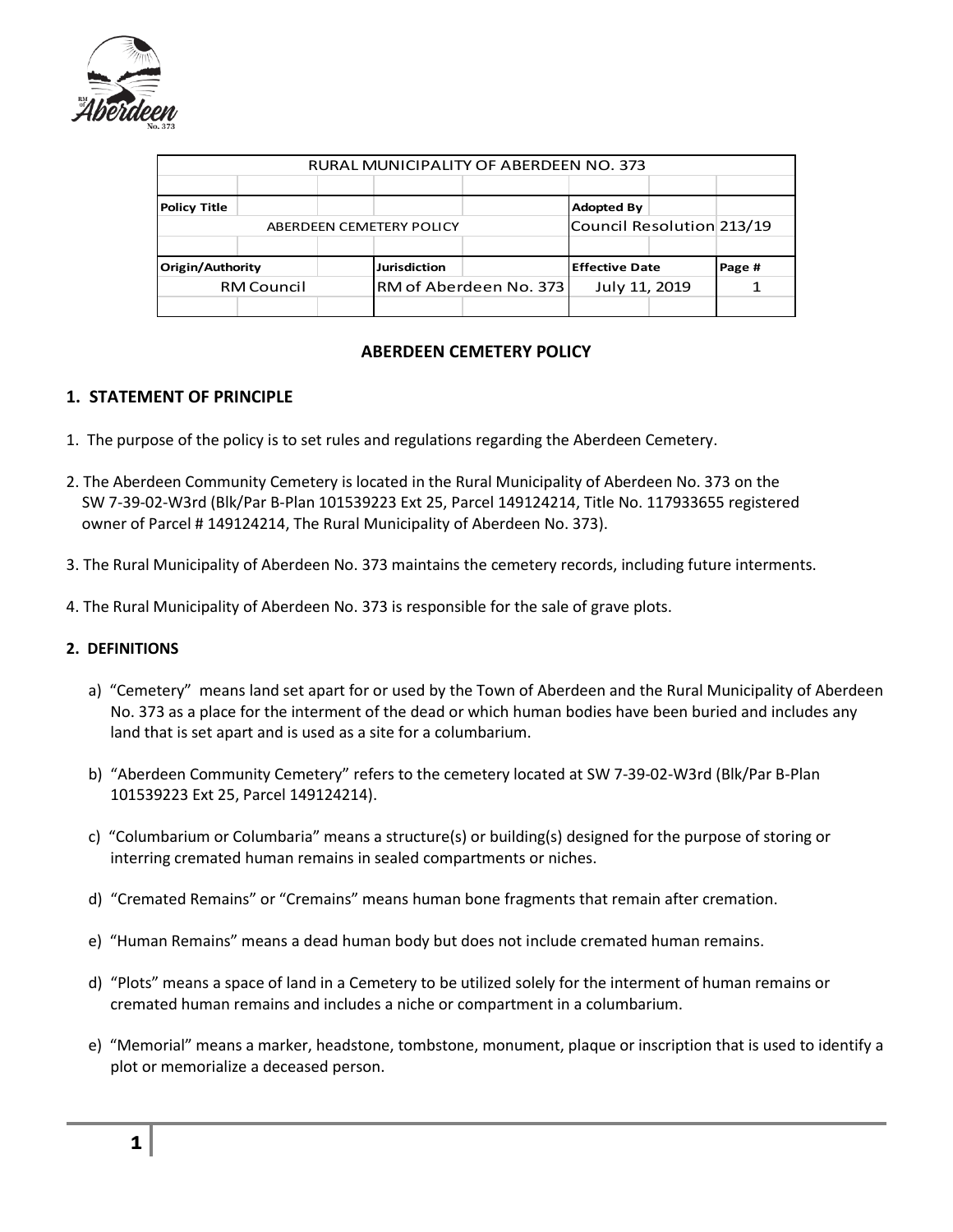

### **3. INTERMENTS AND DISINTERMENTS**

- a) No person shall bury any dead human body or cremated remains in the Aberdeen Community Cemetery unless and until the person has complied with the provisions of:
	- i. The Public Health Act and regulations there under;
	- ii. The Vital Statistics Act and regulations there under; and
	- iii. The provisions of this Policy.
- b) Plots for ground burial shall comply with the following regulations;
	- i. No interment of more than (4) cremated bodies in urns shall be interred in one (1) grave plot; or no more than one (1) human remains with one (1) cremated body be interred in one (1) grave plot with the human remains being the first burial in the plot.
	- ii. Each Block is marked with a corner pin on the SE Corner. Grave Plots are  $10' \times 10'$ . Each  $10' \times 10'$  can be divided into (2) two 5 x 10 Plots, running East to West, with Headstone on the West Side. The grave shall be dug in the center of the grave plot.
	- iii. In all cases, the interments of cremated remains shall be made in the center of the grave plot.
	- iv. All burial depths will comply with regulations set out in the Cemeteries Act;

#### **4. MONUMENTS, MARKERS & COLUMBARIUMS**

- a) All monuments, markers and foundations shall be installed entirely within the plot for which it was intended.
- b) All monuments or markers shall be manufactured of granite, bronze or other material approved by the Cemetery Committee.
- c) The initial monument or marker for each plot must be placed at the head of the grave and shall be in a location designated or approved by the Cemetery Committee. Each monument placed at the head of the grave shall be set on a concrete foundation of a minimum thickness of ten (10) centimetres. The upper surface of each foundation shall be to ground level and in each case the foundation shall project ten (10) centimetres on all sides of the base of the monument erected thereon.
- d) Each marker placed at the head of the grave will not require a foundation if they have a minimum thickness of eight (8) centimetres. If a minimum thickness is less than eight (8) centimetres, all markers must be either embedded in concrete with a minimum thickness of ten (10) centimetres or be placed on a foundation of concrete or granite with a minimum thickness of ten (10) centimetres.